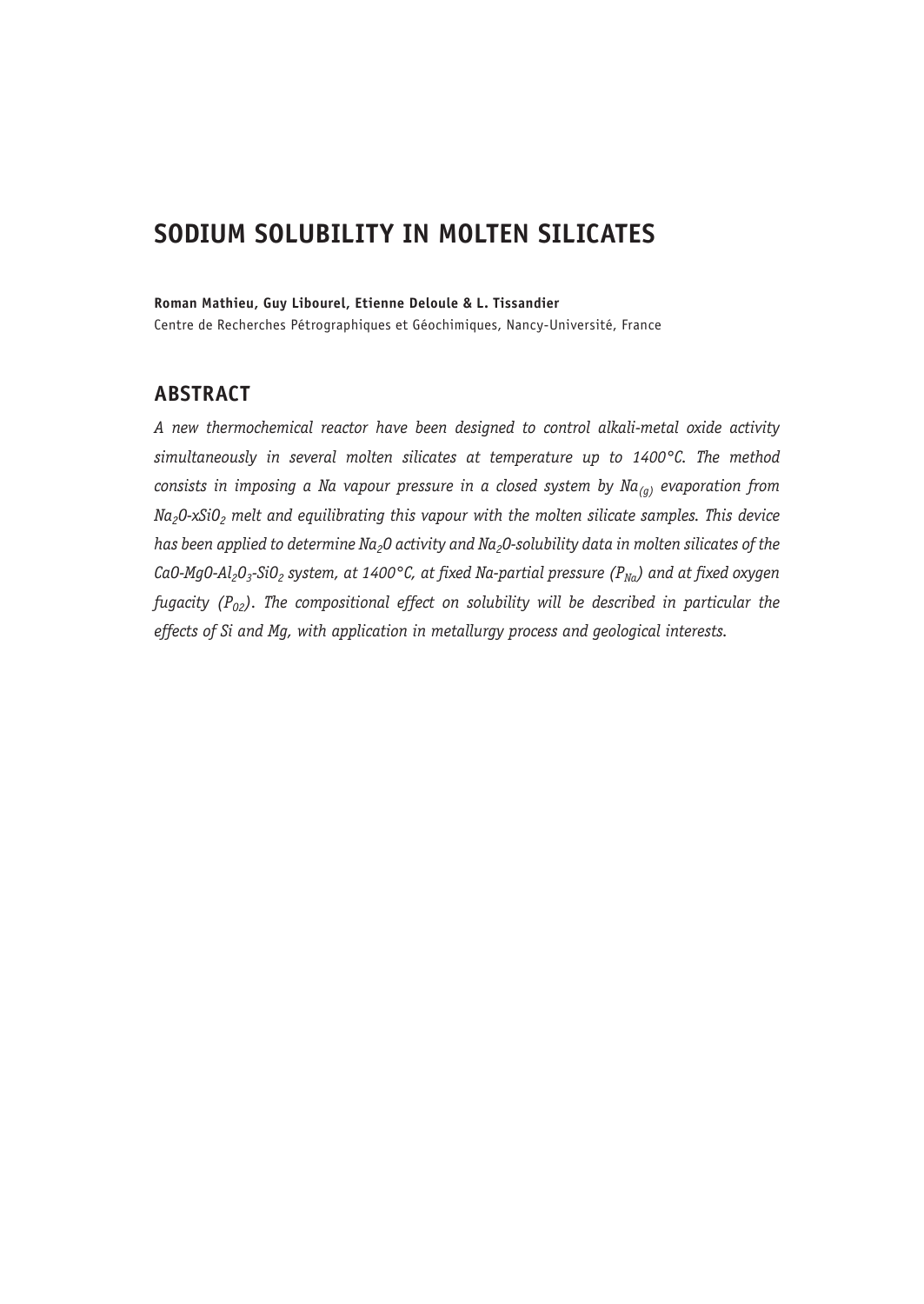### **INTRODUCTION**

By comparison with others major silicate melt components (Ca, Al, Si, Mg, Fe), thermodynamic properties of alkali metals, mainly Na and K [1, 2, 3], are poorly documented, despite their ubiquitous presence in molten silicate and magmas. Indeed alkalis are often used in industry as fluxes in molten silicates or slags [4, 5], while on earth, alkali metals occurs in common rock-forming minerals [1], leading by partial melting to aluminosilicate magmas of which some are significantly enriched in sodium and potassium (up to Na<sub>2</sub>O + K<sub>2</sub>O  $\approx$  15 wt%). Even at minor concentration levels, alkalis act either as network modifying cations and/or as charge compensating cations, explaining their drastic influence on the physicochemical properties of silicate melts, including solubility, diffusion, viscosity, etc. Despite this critical role, there is only few data describing their activity/ composition relationships in molten silicates, mainly due to difficulty of performing experiments since alkalis become highly volatile at high temperature and/or at reducing redox conditions. To tackle this issue, we have developed a new device to control alkalimetal oxide activity in molten silicates (aNa<sub>2</sub>O) by equilibration of melts with gaseous environment of known Na partial pressure (*PNa*) at high temperature and fixed oxygen fugacity (*PO<sub>2</sub>*). Here we show that this design allows to establish a consistent database of Na<sub>2</sub>O activity and Na<sub>2</sub>O solubility in CaO-MgO-SiO<sub>2</sub> and CaO-Al<sub>2</sub>O<sub>3</sub>-SiO<sub>2</sub> silicate melts that helps to understand how melt composition and melt structure control the sodium solubility in molten silicates.

### **METHODOLOGY**

The more frequent technique consists in equilibrating at high temperature molten silicates with alkali metal vapor pressure established by a reference system composed of simple alkali-silica binary melts or salts. For instance, Lewis *et al.* [6] used NaCl as a carrier to produce Na vapors, George et al. [7] fixed constant K vapor pressure by using a mixture of K<sub>2</sub>CO<sub>3</sub> and graphite, Limpt *et al.* [8] used the evaporation of NaOH of the molten sodiumdisilicate glasses, while other workers operate with  $Na<sub>2</sub>O-SiO<sub>2</sub> [3, 9, 10]$  or  $K<sub>2</sub>O-SiO<sub>2</sub> [11, 1]$ 12] melts for fixing a Na or K metal vapor pressure. In the later designs, alkali evaporates from the source according to:

$$
\text{MeO1}/2^{\text{(source)}} \to \text{Me}_{\text{(g)}} + 1/4 \text{ O}_2 \qquad \text{with Me} = (\text{Na}, \text{K}) \tag{1}
$$

bathing the samples in alkali vapor, which dissolves in the molten silicate samples in agreement with

$$
Me_{(g)} + 1/4 O_2 \rightarrow MeO_{1/2}^{\text{(sample)}}
$$
 (2)

Because at equilibrium conditions, the alkali metal oxide activity in molten samples is fixed by the source according to

$$
aMeO_{1/2}(sample) = aMeO_{1/2}^{(source)}
$$
\n(3)

we used this procedure for controlling alkali metal oxide activity in molten silicates. Our experimental strategy was lead by developing a very simple method for controlling alkali metal oxide activity in molten silicates, easy to implement and able to control several parameters independently, i.e., melt sample composition, aNa $O_{1/2}$ ,  $fO_2$ , T. For these reasons, this method consists in imposing an alkali metal vapor pressure in a closed system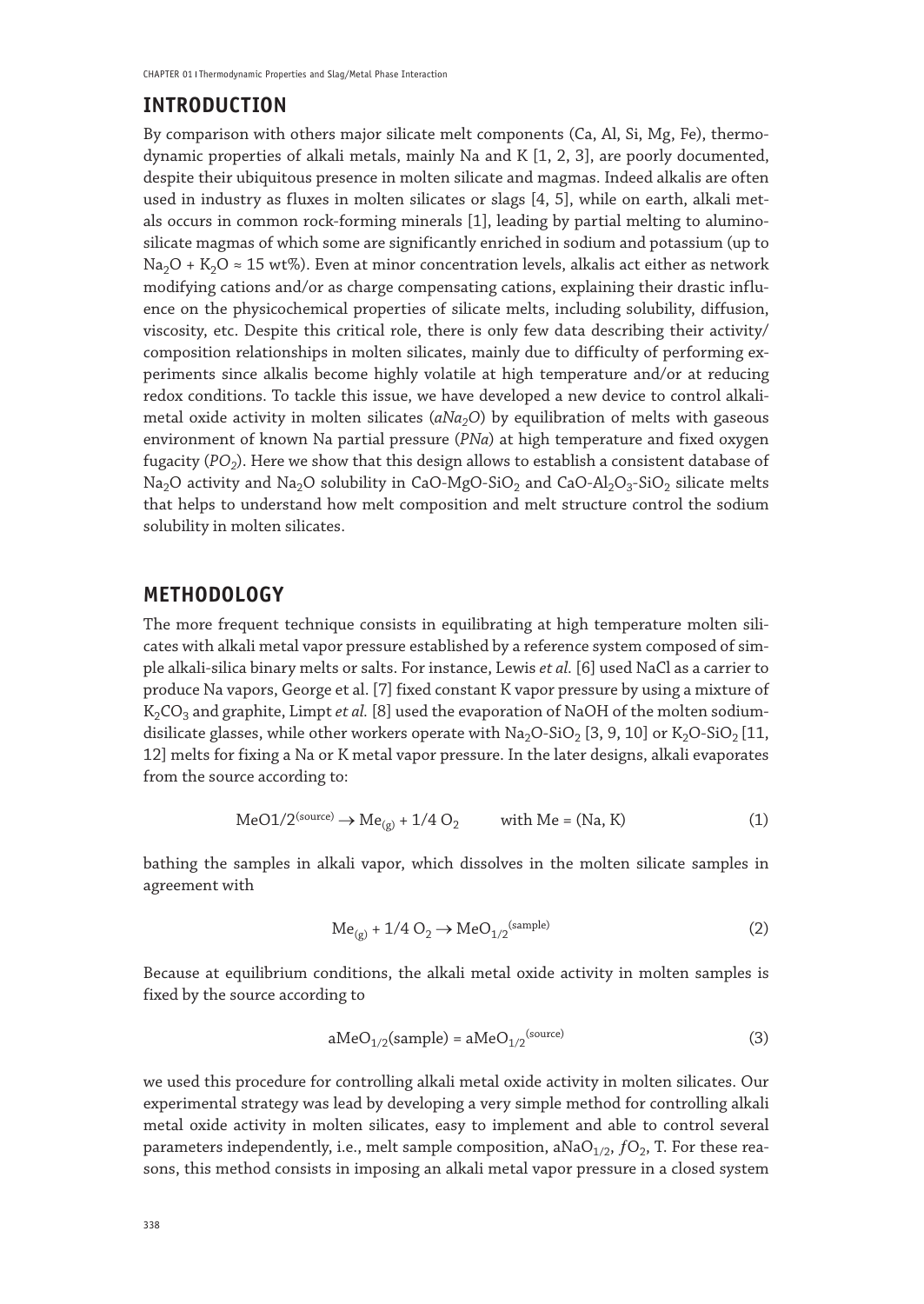by controlled evaporation of  $Na<sub>2</sub>O-xSiO<sub>2</sub>$  melt reservoir and equilibrating this vapor with the molten silicate samples of interest.

### **EXPERIMENTAL**

The cell (Figure 1) is a sealed silica tube of around 25-30 cm<sup>3</sup> ( $\varnothing$  ext = 22 mm, h  $\approx$  120 mm) containing several components that fix the thermochemical parameters of the system. The Na vapor partial pressure is imposed by two grams of a  $Na<sub>2</sub>O-2SiO<sub>2</sub>$  source melt of known aNaO<sub>1/2</sub> located in a platinum crucible ( $\varnothing$  = 16 mm, h = 20 mm), shut by a platinum lid. The glass samples to be studied are suspended in the reactor from the lid using the Pt wire loop technique (Figure 1). Depending on the experimental purpose, several glass bead samples can be suspended simultaneously above the reference melt. The Pt crucible hosting the source and the sample constitute the reactor of the cell. The oxygen fugacity in the device is controlled by a solid  $M/M<sub>x</sub>O<sub>y</sub>$  buffer (M = Metallic element; Ni/ NiO in this study) incorporated below the reference reservoir either at the bottom of the silica tube or in an alumina crucible to prevent reactions with the silica tube and to avoid alloying between the solid buffer with the platinum crucible (Figure 1). This silica tube is then evacuated and directly sealed under vacuum and sealed.



Figure 1: Scheme of the thermochemical cell. (a) Glass samples to be studied, suspended at the platinum lid of the reactor by the wire loop techniques, (b) Semi-closed Pt crucible containing 2g of Na<sub>2</sub>O-2SiO<sub>2</sub> reference melt (source) and constituting the reactor, (c) Silica crucible containing around 5g of solid Ni/NiO oxygen buffer. See text for further explanations.

### **RESULTS**

With the above design [13], sodium solubility have been investigated at 1400°C and 1 atm total pressure in molten silicates belonging to the CaO-MgO-SiO<sub>2</sub> (CMS) and CaO-Al<sub>2</sub>O<sub>3</sub>- $SiO<sub>2</sub>$  (CAS) system and covering a large range of compositions (0< CaO and MgO <40; 0< Al<sub>2</sub>O<sub>3</sub> <45; 15 < SiO<sub>2</sub> < 85; in wt% ) with bulk polymerization, i.e., NBO/T [1], varying from 0 to 3. A Na<sub>2</sub>O-2SiO<sub>2</sub> source [2, 13, 14] was used to impose, at  $1400^{\circ}$ C, a Na partial pressure at around  $10^{-4}$  atm. At equilibrium (see discussion in [13]), the solubility of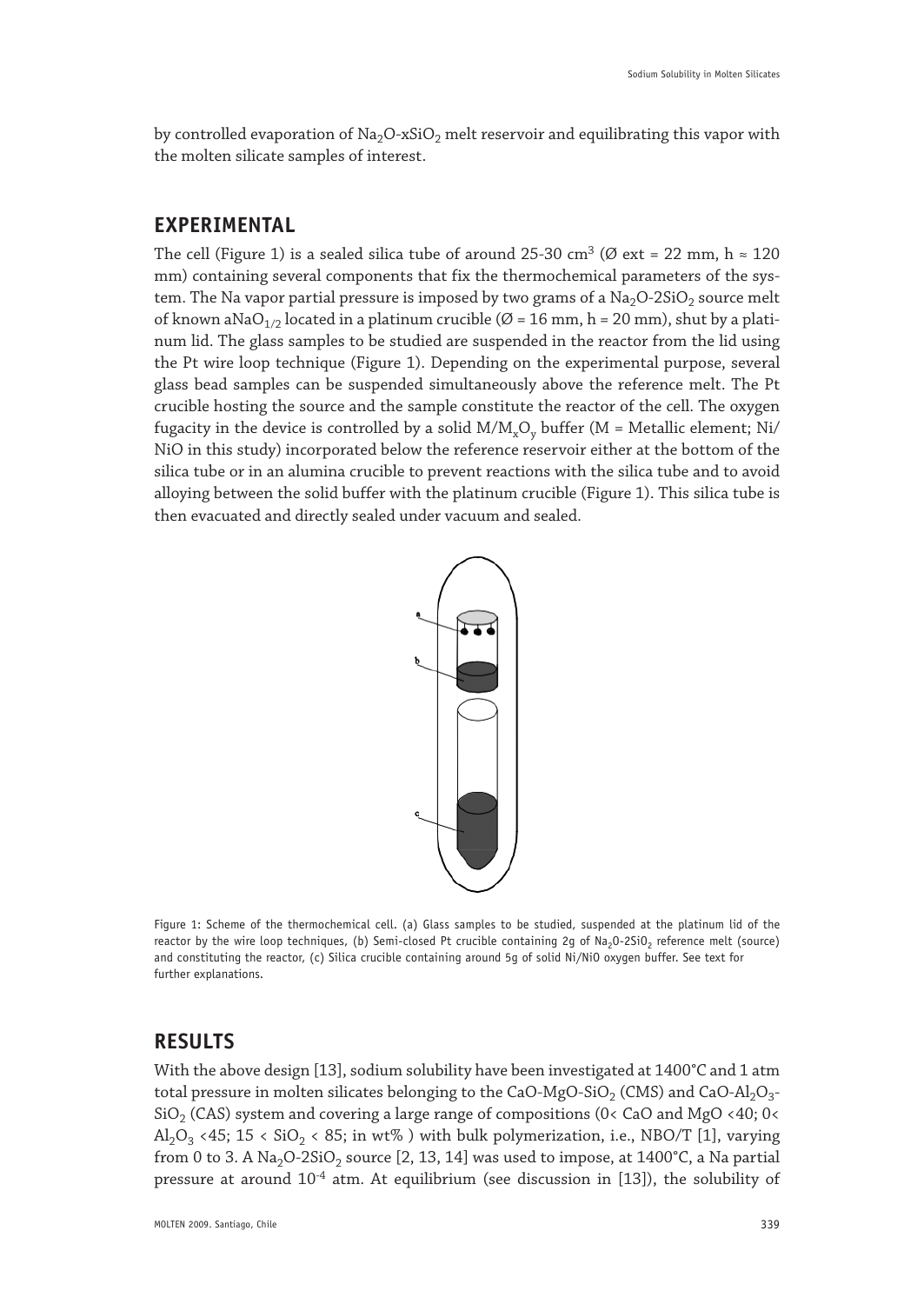sodium is determined using electron microprobe for  $Na<sub>2</sub>O$  concentration and the sodium oxide activity coefficient is calculated using data of [15] according to

$$
\gamma \text{NaO}_{1/2}^{\text{(sample)}} = a\text{NaO}_{1/2}^{\text{(source)}} / \text{XNaO}_{1/2}^{\text{(sample)}} \tag{4}
$$

From this set of experiments [this work, 14], the liquidus at 1400°C and a  $P_{Na}=10^{-4}$  atm has been evaluated and reported in Figure 2. The iso-solubility curves were then determined by triangulation using the measured solubilities, and drawn in the corresponding part of the CMS system (Figure 2). From these results, one can see that changes in the melt compositions in the CMS system result in drastic changes in the  $Na<sub>2</sub>O$ -solubility. Two main effects can be outlined: i) an increase in the melt polymerization clearly results in a net increase in the  $Na<sub>2</sub>O-solubility$  in the CMS melt (by almost an order of magnitude, see Figure 2), reaching the maximum value at 32.7 wt% for a pure  $SiO<sub>2</sub>$  melt (i.e.,  $NBO/T = 0$ , and ii) the substitution of Ca by Mg favors significantly the solubility of Na in the melt, irrespective of its polymerization; for instance the full substitution of Ca by Mg along meta-silicate melt compositions (i.e.,  $NBO/T = 2$ ) results in a change of the Na content by close to 10 wt% (Figure 2). Owing to these experiments and in agreement with Equations 3 and 4, it is also possible to calculate and represent the iso-activity coefficient curves in the CMS system (Figure 3). First of all, the extremely large negative deviation from Raoult's law for dissolution of sodium in CMS silicate melts is noticeable. As expected from equation 3, the activity coefficients of  $NaO<sub>1/2</sub>$  in the CMS melts show a reverse variation, with a drastic decrease towards the silica rich end-member, an increase towards Ca- and Mg-rich compositions, and the effect of the Ca/Mg exchange.

Preliminary experiments were also carried out in the CAS system in order to resolve the specific effect of  $A_1O_3$  on the solubility of sodium in molten silicates. The results, summarized in the figure 4, show that if the enrichment of silica increases also the Na solubility in aluminous-rich melts. In contrast, one can see that the addition of  $A<sub>1</sub>O<sub>3</sub>$  (up to tens wt%) does not have any significant effect on Na solubility, confirming the work of Rego *et a.l* [10] and O'Neill [3].



Figure 2: Na<sub>2</sub>O-solubility (in wt%) in the CaO-MgO-SiO<sub>2</sub> system at  $1400^{\circ}$ C and PNa=10<sup>-4</sup> atm. Dots represent the experimented CMS glass compositions. The dotted line represents the liquidus curve at a PNa=10<sup>-4</sup> atm and 1400°C [14]. Solid lines correspond to the iso-Na<sub>2</sub>O solubility curves in the liquid domain and their prolongation (dashed) in the subliquidus domain. Dashed lines represent the degree of bulk polymerization of the Na-free melt (i.e., NBO/T see [1]).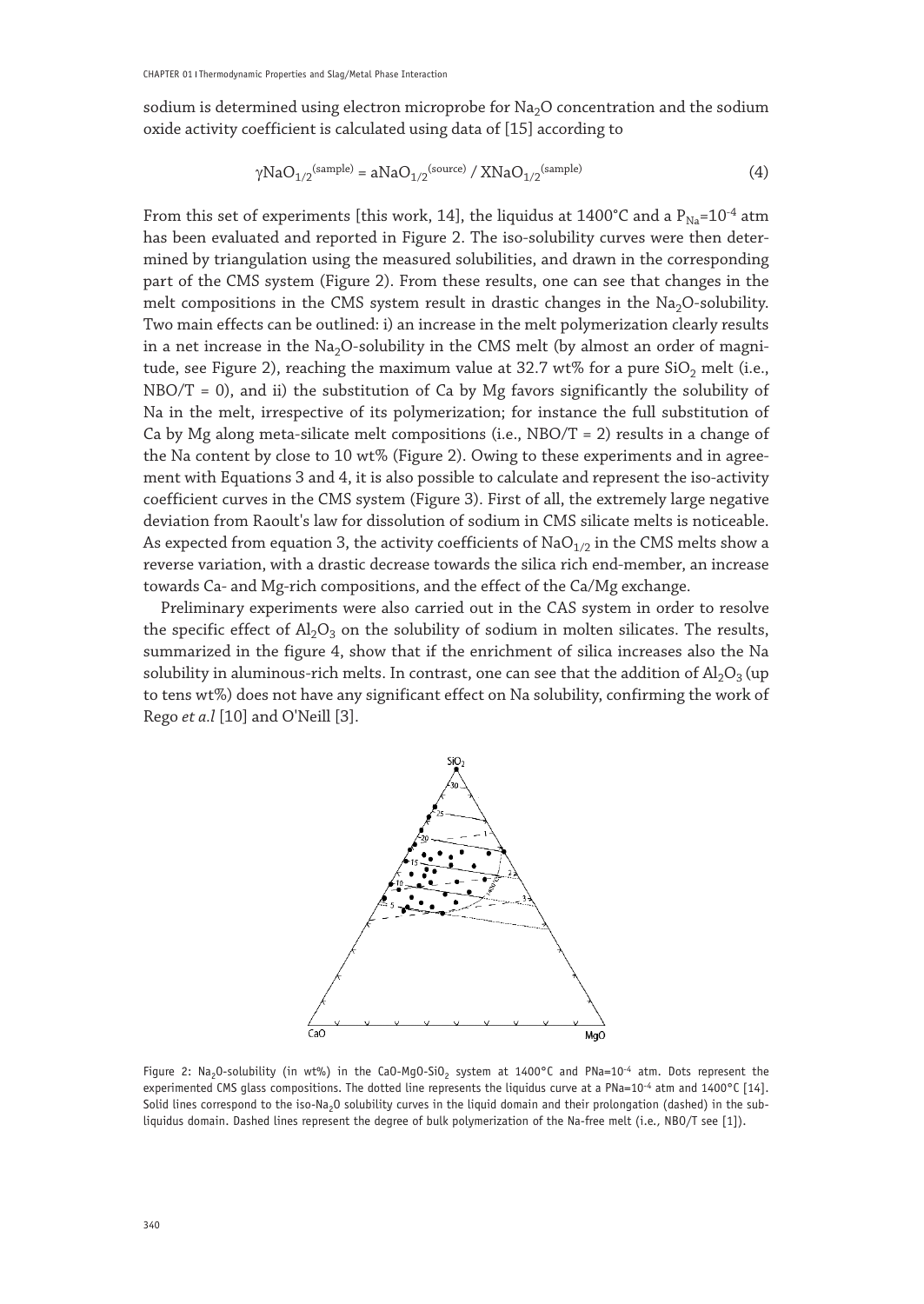

Figure 3: Sodium oxide activity coefficients in CaO-MgO-SiO<sub>2</sub> system at 1400°C and P<sub>Na</sub>=10<sup>-4</sup> atm. Solid lines represent the Na<sub>2</sub>O-activity coefficients determined by our method; other symbols as in Figure 2. See discussion in the text



Figure 4: Preliminary results of Na<sub>2</sub>O-solubility (in wt%) in CaO-Al<sub>2</sub>O<sub>3</sub>-SiO<sub>2</sub> system at 1400°C and P<sub>Na</sub>=10<sup>-4</sup> atm. Dots represent the experimented CAS glass compositions. Solid lines correspond to the iso-Na<sub>2</sub>O solubility curves in the liquid domain. Dashed lines represent the degree of bulk polymerization of the Na-free melt (i.e., NBO/T see [1]).

#### **DISCUSSION**

These new results give some insights on how melt compositions and their structures control the solubility of Na atoms in the CMS and CAS silicate melts. The strong positive correlation between the Na solubility and the silica content of the melt (Figure 2 and 4) confirms that the degree of polymerization of melts is one of the key parameters controlling the sodium solubility in molten silicates, with an increase in solubility by increasing the polymerization of melt. This suggest that Na solubility, in a similar manner as rare gases, is highly sensitive to a steric effect, in which Na atoms seems to have a high preference for the free space between interconnected tetrahedra as the number of networkforming cations (i.e., Si or Al) increase in the silicate melt lattice. In contrast with rare gases, which dissolve in silicates melts with an ideal behavior, Na will interact with the structure. This strong Na-Si interaction can be evaluated in the light of the negative relationship between the  $NaO<sub>1/2</sub>$  activity coefficient and the melt silica content (Figure 3) and of the strong non ideality of Na solubility in these CMS and CAS melts. This is not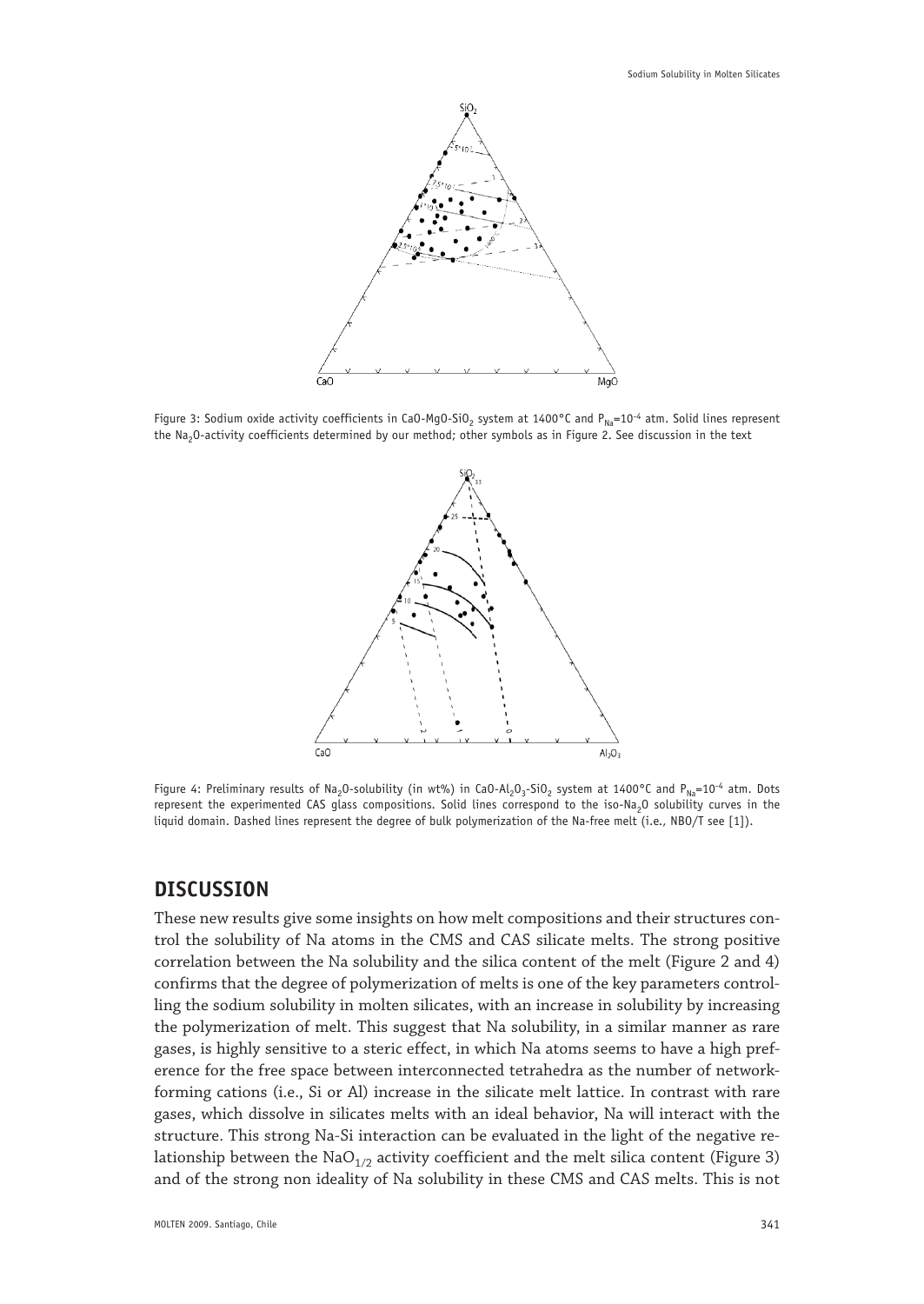unexpected given the extraordinarily large interactions between  $NaO<sub>1/2</sub>$  and  $SiO<sub>2</sub>$  in melts in the system  $\text{Na}_2\text{O-SiO}_2$  [2]. More surprising however is the fact that addition of  $\text{Al}_2\text{O}_3$ in the CS melt (Figure 4) don't have any appreciable effect on the Na solubility, even at high  $\text{Al}_2\text{O}_3$  dilution. No significant decrease in the Na $\text{O}_{1/2}$  activity coefficients are neither observable as the  $Al_2O_3$  content in the melt increases, suggesting the lack of Na-Al interactions. This latter behavior is important and inconsistent with *quasi-crystalline* models of melt thermodynamics that hypothesize coupled Na-Al components. Whether this Na-Al species are real or not should be readily testable with the present method.

Finally, it is worth to notice that increasing the proportion of network-modifying cations (i.e.,  $Ca^{2+}$ ,  $Mg^{2+}$ ) in the melt results in a significant decrease in the sodium solubility (Figure 2 and 3), consistent with the depolymerization of the melt and the correlative decrease of the available volume to allocate the Na atoms. From NMR and Raman spectrometry data [17, 18, 19], the higher field strength of the Mg cations with respect to Ca favors disproportionation in the Q speciation of liquids, i.e.,  $2Q^n = Q^{n-1} + Q^{n+1}$ ;  $K_n = [Q^{n-1}][Q^{n+1}]$  $[Q<sup>n</sup>]$ <sup>2</sup>. Therefore, the significant increase of Na solubility in CMS melts with Mg-content at fixed polymerization hints that Na prefers higher disorder local structures. These results provide a rational explanation to the use of addition of dunite (olivine-rich rocks) to increase the alkali (Na and K) solubility in blast furnace slags [4, 5, 11].

## **CONCLUSIONS**

The proposed thermochemical cell method allows to impose a sodium-metal oxide activity in molten silicates and to determine sodium solubility up to 1400°C if silica tubes are used as confining media. This method allows controlling sodium-metal oxide activity simultaneously in several different molten silicates and will be very easy to implement to other alkali elements. This method is particularly suitable for establishing a consistent thermodynamic data base for alkali solubility in complex molten silicates.

#### **ACKNOWLEDGEMENTS**

The authors would like particularly to thank L. Tissandier and F. Faure for their pertinent advices. We also would like to thank J. Ravaux and S. Mathieu for technical assistance with electron microprobe at the Service d'Analyses of the Université Henri Poincaré, Nancy. This work was financially supported by the *ANR grant: ActiMelt project n° BLAN06-3\_134633.*

#### **REFERENCES**

- **Mysen, B. & Richet, P.** (2005). *Silicate Glasses and Melts. Properties and Structure*. Development in Geochemistry, Elsevier, pp. 560. [1]
- **Zaitsev, A. I., Shelkova, N. E., Lyakishev, N. P. & Mogutnov, B. M.** (1999). *Thermodynamic Properties and Phase Equilibria in the Na<sub>2</sub>O-SiO<sub>2</sub> System. Phys. Chem. Vol. 1(8) 1899. [2]*
- **O'Neill, H. S. C.** (2005). *A Method for Controlling Alkali-metal Oxide Activities in one-atmosphere Experiments and its Application to Measuring the Relative Activity Coefficients of NaO*<sub>0.5</sub> in *Silicate Melts*. Am. Mineral., Vol. 90, 497. [3]
- **Yang, Y. D., McLean, A., Sommerville, I. D. & Poveromo, J. J.** (2000). *The Correlation of Alkali Capacity with Optical Basicity of Blast Furnace Slags*. Iron and Steelmaker, 27 (10), pp. 103-111. [4]